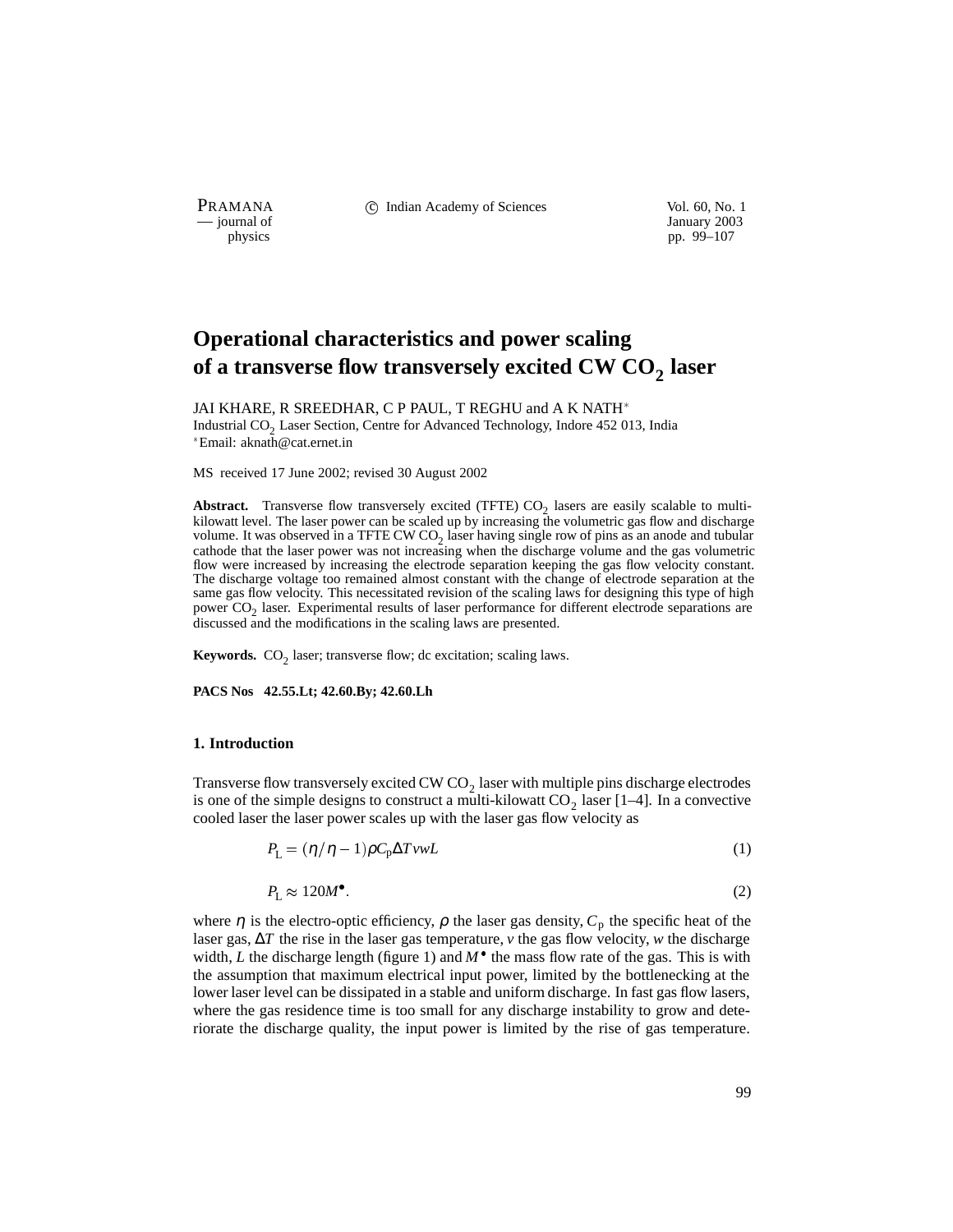

**Figure 1.** (a) Schematic diagram of a transverse flow transversely excited CW  $CO<sub>2</sub>$ laser. (**b**) Schematic diagram of the resistance ballasted multiple pins anode and tubular cathode.

Under such conditions the authors had earlier derived an expression for the discharge width and length for any desired laser power and gas flow velocity from eq. (1) as expressed in the following equation [5].

$$
w \text{ (cm)} = 0.04 [P_{\text{L}} \text{ (W)}]^{1/2} \tag{3}
$$

$$
L\text{ (cm)} = 1.4 \times 10^4 [P_L(W)]^{1/2} [V \text{ (cm/s)}]^{-1}.
$$
 (4)

We developed a TFTE laser system having a pair of anodes and a common tubular cathode [3] and operated with different electrode gaps and gas flow velocities. The laser head and

100 *Pramana – J. Phys.,* **Vol. 60, No. 1, January 2003**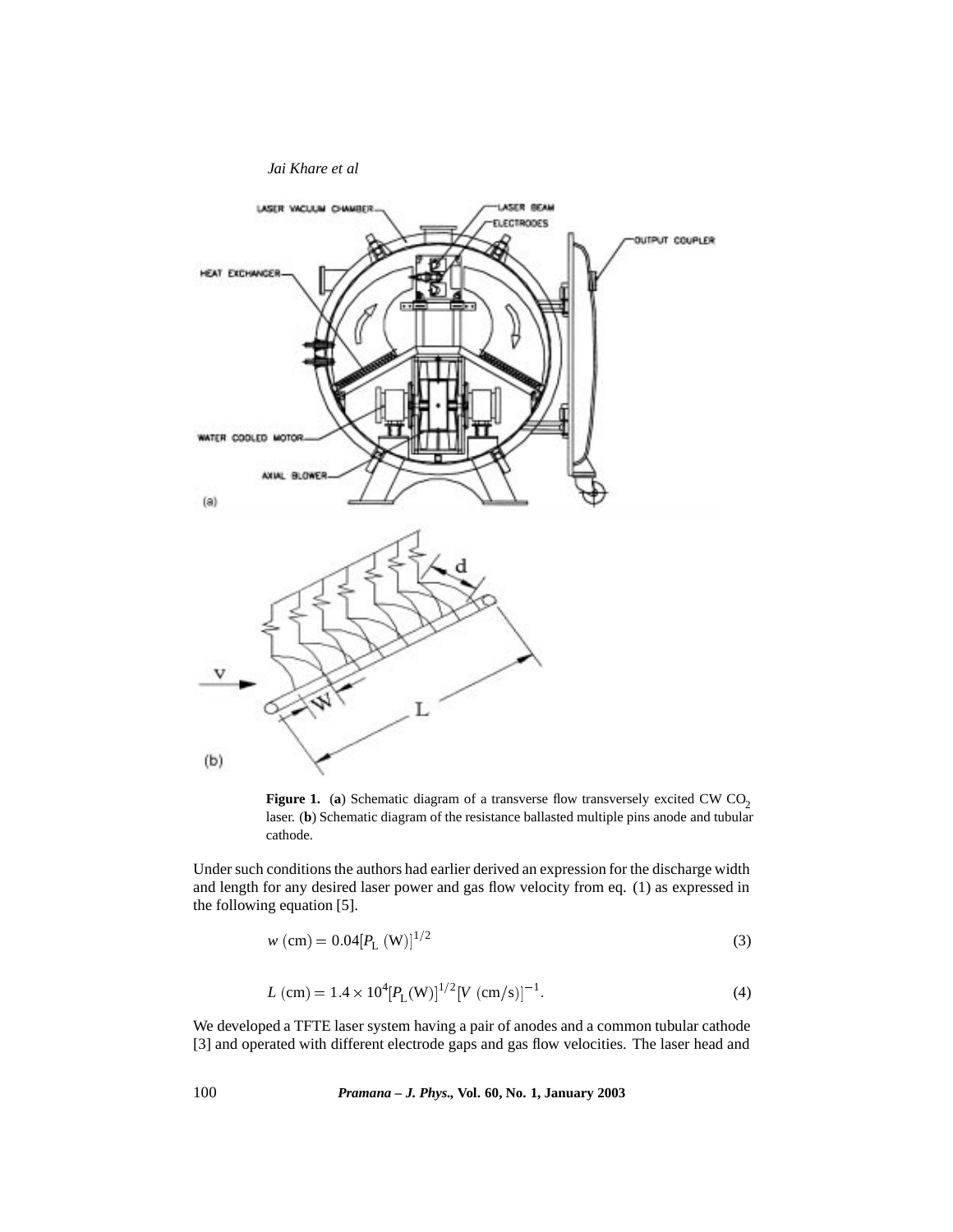# *Transverse flow transversely excited CO*<sup>2</sup> *lasers*

the electrode configuration are schematically shown in figure 1. One would expect that the discharge voltage will increase with the increase of discharge gap, but it was almost constant for different electrode separations in the present experimental range at a constant gas flow velocity. The gas mass flow was increased with the increase of electrode gap at the same gas velocity, and according to eq. (2) the laser power should have increased. But the maximum laser power that can be obtained by maintaining the uniform and stable discharge remained almost constant. However, when the gas flow velocity was increased, the discharge voltage and the laser power both increased. It indicated that in the present laser design the laser power had a stronger dependence on the gas flow velocity rather than on the volumetric or mass flow rate. Since the expressions for discharge width and length given by eqs (3) and (4) are derived based on the laser power scaling with the volumetric/mass flow given by eq. (2) these will require modification for designing lasers of larger volumes and higher powers.

It was also observed that the optimum laser gas mixture for maximum laser power at different electrode gaps was not the same. The partial pressure of nitrogen in the optimum gas mixture was higher for smaller electrode separation. Kuzumoto *et al* [6] had reported very high partial pressure of nitrogen in optimum laser gas mixture of a transverse-flow  $CW CO<sub>2</sub>$  laser excited by the silent discharge (SD). They found that the reduced electric field across SD was more than the electric field in a conventional dc glow discharge. They estimated the excitation efficiency to  $N_2$  vibration levels in SD with high  $N_2$  concentration  $(\approx 60\%)$  and found it the same as that in dc discharge. Chang *et al* [7] had reported unusual optimum laser mixture  $CO_2 : N_2 : He=1 : 22 : 5$  in a fast axial flow  $CO_2$  laser excited by SD. They carried out experiments in fast flow systems with different electrode separations excited by dc, SD and rf discharge, and concluded that a  $CO<sub>2</sub>$  laser with a short distance between electrodes and a low gas pressure should require less helium and more nitrogen. However, in our laser with similar electrode separation, partial pressure of helium in the optimum laser gas mixture was comparable to that of nitrogen.

In this paper we present the dependence of discharge current and voltage, input power density and the laser power on the discharge width and also the qualitative explanations for the experimental observations. Based on these results we modify the scaling laws also.

#### **2. Experimental results**

Experiment was carried out in a pulser-sustained TFTE CW  $CO<sub>2</sub>$  laser whose construction details are described elsewhere [4]. It had a pair of anodes and a common tubular cathode (figure 1). Each anode consisted of 90 resistance-ballasted pins made of 3 mm diameter stainless steel and distributed at equal distance over 90 cm discharge length. Total discharge length was 180 cm. A pair of contra-rotating axial fans circulated the laser gas through the discharge zone and the heat exchangers. Population inversion was produced by a pulser-sustained dc discharge. The laser power was extracted with a folded stable resonator formed with a near 100% reflecting concave mirror of 15 m radius of curvature, a rooftop mirror for folding the beam and a plane ZnSe output coupler of 50% reflectivity. Laser was operated with three different electrode separations. The optic axis was in the downstream at a distance equal to about one-half of the electrode separation, where the laser power obtained was the maximum. Even though the anode consisted of a single row of pins across the direction of gas flow and the cathode was a 12 mm diameter tube, the

*Pramana – J. Phys.,* **Vol. 60, No. 1, January 2003** 101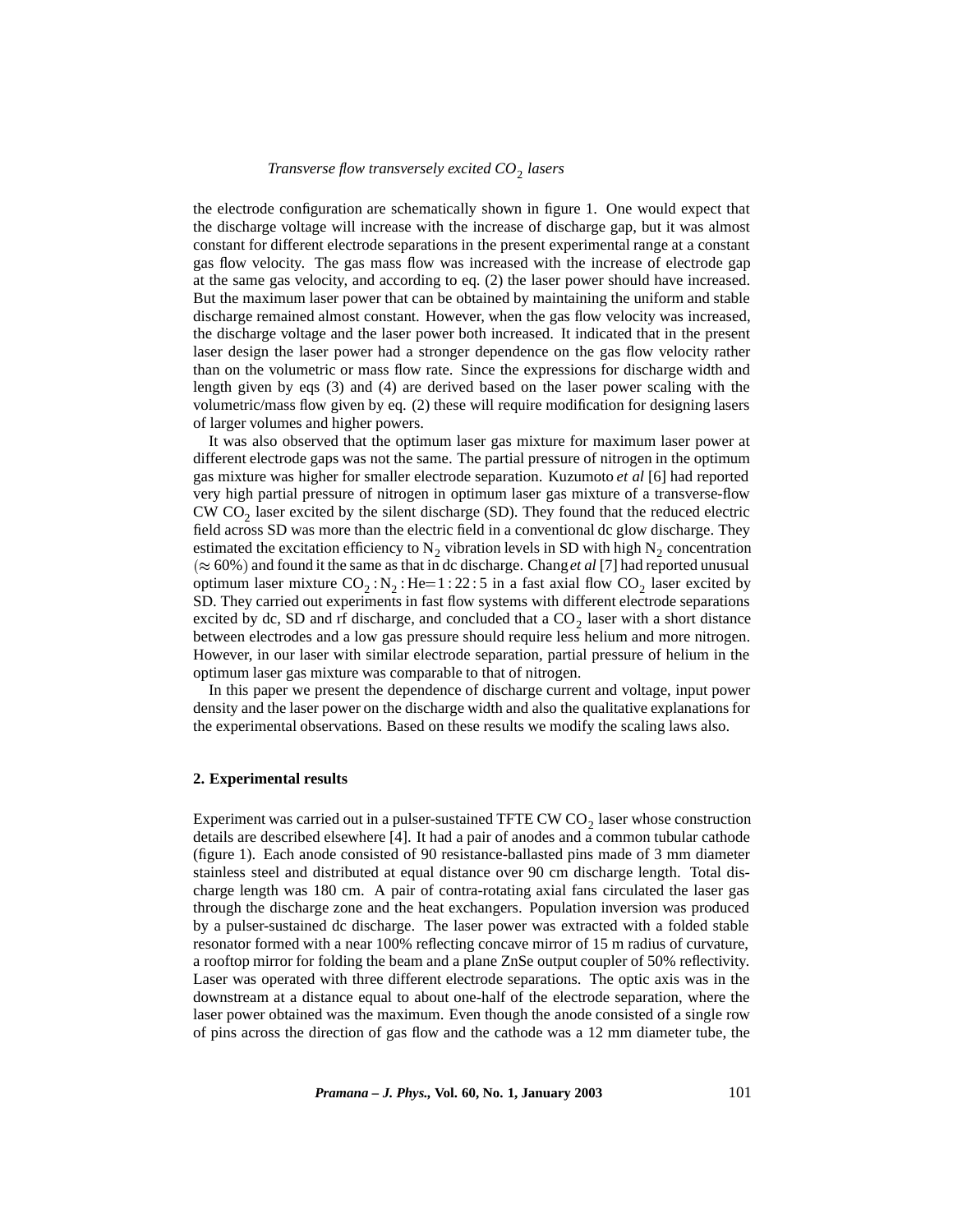### *Jai Khare et al*

|                                      | gap (cm) current (A) voltage (V) |      | Electrode Discharge Discharge $CO_2 : N_2 : He$ | Laser | Input power<br>power $(kW)$ density $(W/cc)$ | Efficiency<br>(% ) |
|--------------------------------------|----------------------------------|------|-------------------------------------------------|-------|----------------------------------------------|--------------------|
| Gas flow velocity = $35 \text{ m/s}$ |                                  |      |                                                 |       |                                              |                    |
| 2.5                                  | 24                               | 1330 | 1:10:9                                          | 3.2   | 33                                           | 10                 |
| 3.0                                  | 23                               | 1360 | 1:8:11                                          | 3.2   | 23                                           | 10                 |
| 3.5                                  | 22                               | 1390 | 1:6.5:12.5                                      | 3.5   | 17                                           | 11.4               |
| Gas flow velocity = $45 \text{ m/s}$ |                                  |      |                                                 |       |                                              |                    |
| 3.0                                  | 24                               | 1430 | 1:8:11                                          | 5.0   | 26                                           | 14.5               |
| Gas flow velocity = $50 \text{ m/s}$ |                                  |      |                                                 |       |                                              |                    |
| 4.2                                  | 25                               | 1600 | 1:6:13                                          | 6.5   | 16                                           | 16.2               |

**Table 1.** Discharge length  $= 92 \times 2 = 180$  cm, gas pressure  $= 45$  mbar.

Excitation: Pulser sustained dc discharge. Pulser characteristics: Peak voltage= 12 kV; repetition frequency = 3.3 kHz, pulse duration = $\sim$ 500 ns.

laser beam formed in the downstream was of nearly square cross-section. The size was about 85% of the electrode separation. In the first set of experiments, the gas flow was kept constant at  $\sim$ 35 m/s and laser power was maximized for three different electrode separations. It was observed that the maximum discharge current, discharge voltage and the laser power remained almost constant for different electrode gaps. However, the optimum gas mixtures for the maximum laser power were different for different electrode gaps. The nitrogen partial pressure was more when the electrode gap was smaller. The maximum discharge current, discharge voltage, laser power, optimum laser gas mixture and other parameters are presented in table 1. It was difficult to estimate the discharge cross-section in this type of discharge geometry. Therefore, the discharge cross-section was assumed to be equal to the laser beam size and the input power density mentioned in the table was estimated accordingly. In other sets of experiments the gas flow velocity was increased. The laser power and the electro-optic efficiency were increased with the increase of gas velocity. These are also tabulated in table 1.

We have obtained the maximum 6.5 kW laser power with about 16% electro-optic efficiency in a multimode laser beam of  $35 \times 36$  mm size. Figure 2 shows the beam pattern taken on ceramic brick.

From the above experimental results the following observations can be made:

- 1. Laser power and electro-optic efficiency were increased with the increase of gas flow velocity.
- 2. One would expect that the discharge voltage would scale up with the electrode gap and the discharge electrical field would remain constant to maintain the same discharge current. But the discharge voltage did not increase proportional to the increase in electrode gap. However, it was increased when the gas flow velocity was increased.
- 3. Maximum discharge current that can be put without the onset of discharge instability was reduced slightly with the increase of electrode gap and increased with the increase of gas velocity.
- 4. At the same gas flow velocity the laser power was almost unchanged with the increase of electrode gap, though the latter increased the discharge volume and the volumetric gas flow.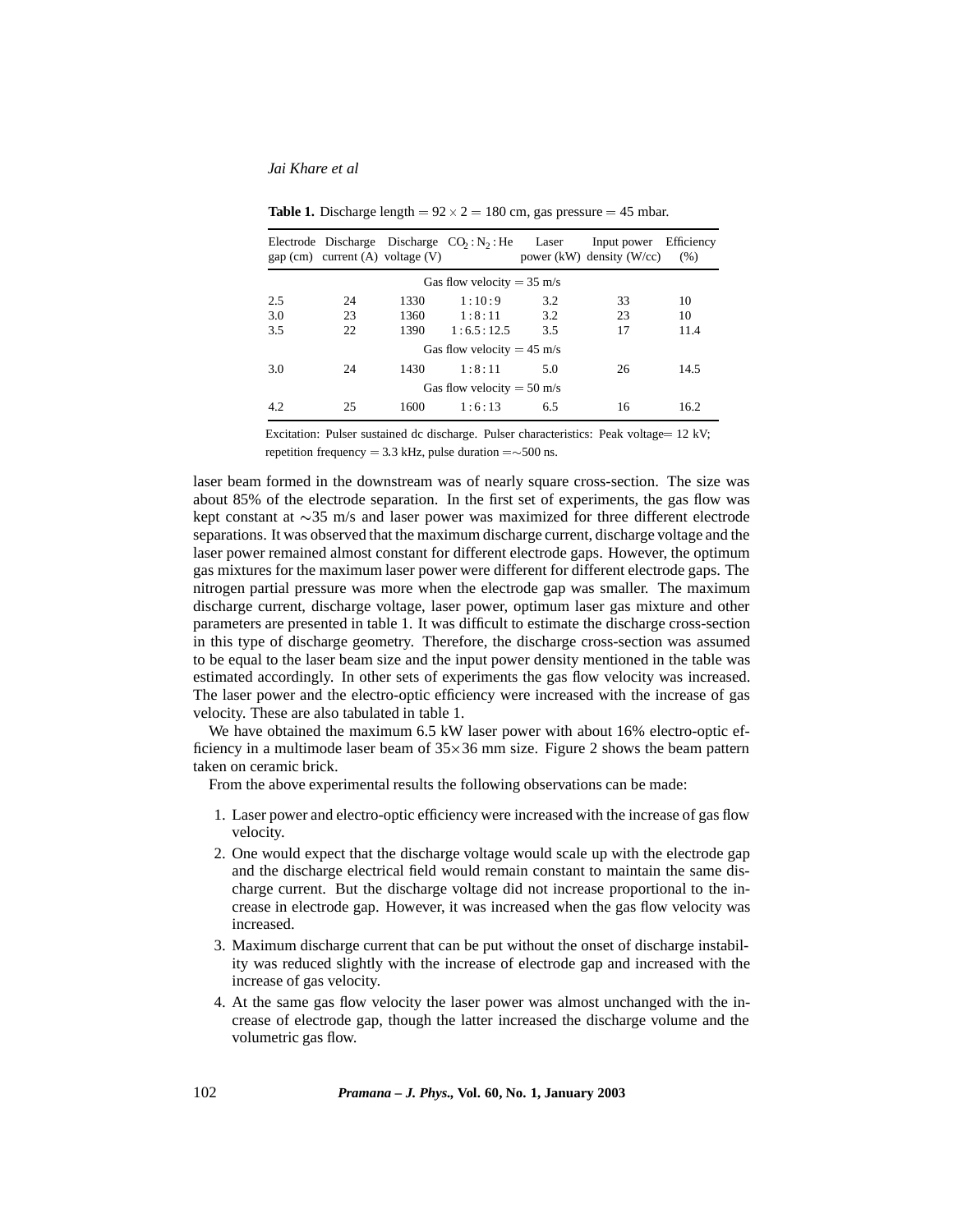# *Transverse flow transversely excited CO*<sup>2</sup> *lasers*



**Figure 2.** Laser beam pattern on ceramic bricks for different electrode separation *d* and laser power *P*. (a)  $d = 25$  mm,  $P = 2.5$  kW; (b)  $d = 42$  mm,  $P = 6$  kW; (c)  $d = 65$  mm,  $P = 11$  kW.

- 5. Input power density varied inversely proportional to nearly square of the electrode gap at the same gas flow velocity.
- 6. Partial pressure of nitrogen in the optimum laser gas mixture reduced and that of helium increased with the increase of electrode gap.

In the following section we present qualitative explanation for these observations.

#### **3. Discussions**

Enhancement of laser power and efficiency with the increase of gas flow velocity can be easily understood. Increase in gas flow velocity reduces the rise in gas temperature. This in turn, increases the laser gain for the same input power and also reduces the decay rate of the population inversion by collisions [8]. Both these factors contribute in the enhancement of laser power and efficiency with the increase of gas flow velocity.

The maximum discharge current can be assumed to be almost constant (within  $\pm 5\%$ ) for different electrode gaps and flow velocities. It was observed that the maximum current was limited by the onset of discharge instability. Maximum discharge current through each pin electrode was limited within 120–140 mA. It would depend, among other factors, on the electric field around the tip of the pin and the gas flow velocity. As the input power density for different electrode gaps was different, the rise in gas temperature would also be different. From this it can be concluded that the discharge instability is not caused by the rise in laser gas temperature, but it is caused by the ionization instability [9].

The growth of electron by ionization with time can be given by

$$
n(t) = n(0) \exp(\alpha_{i} N_{a} t)
$$
\n<sup>(5)</sup>

where  $\alpha_i$  is the ionization rate constant and is a function of  $E/N_a$ , *E* the discharge electric field,  $N_a$  the gas number density and  $n(0)$  the initial electron density.

The maximum growth of current within the gas residence time should be almost the same for different electrode gaps to cause discharge instability. Therefore,  $\alpha_i N_a \tau = \text{constant}$ , where  $\tau$  is the gas residence time, which can be defined as  $\tau$  = discharge width along the direction of gas flow/gas flow velocity =  $w/v$ .

Assuming  $\alpha_i$  to be proportional to  $E/N_a$  [10], we get

$$
E \propto v/w, \text{ or for a constant } v, E \propto 1/w. \tag{6}
$$

*Pramana – J. Phys.,* **Vol. 60, No. 1, January 2003** 103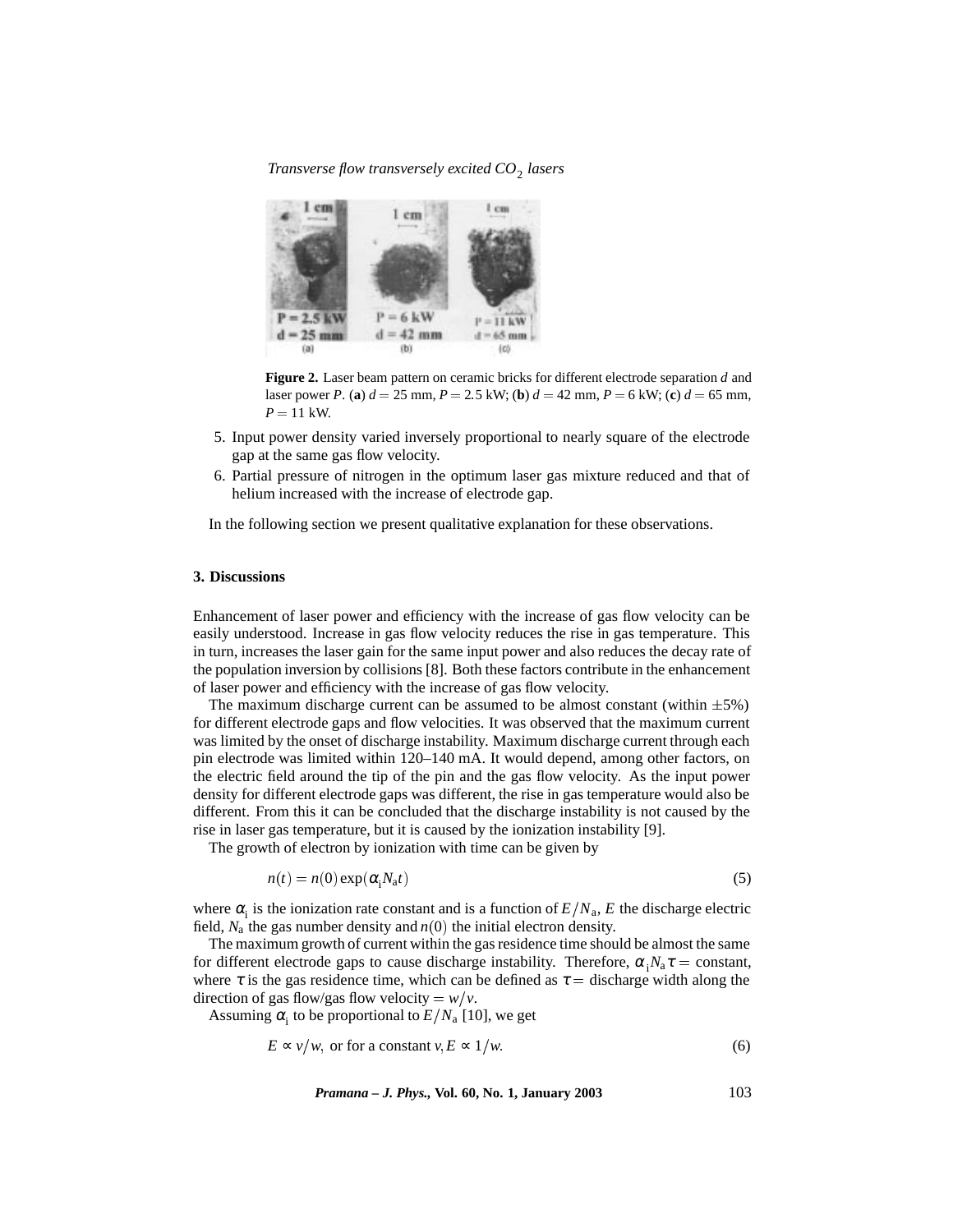### *Jai Khare et al*

It has been observed that  $w \cong$  electrode gap *d* (figure 1) and from eq. (6) this leads to  $Ed =$ discharge voltage  $V =$  constant for the constant gas flow velocity. This substantiates the experimental observation.

Since total input power  $= VI$  remains almost constant for different electrode gaps at constant gas flow velocity, the laser output power is also constant, though the gas volumetric flow gets increased due to increase in electrode gap.

The input power density,  $P_{\text{in}} = VI/Ldw$ .

As we have seen that *V* and *I* are constant for a given discharge length *L*, this makes

$$
P_{\rm in} \sim 1/d^2.
$$

This explains the experimental observation mentioned in observation 5 in  $\S2$ .

Since the discharge voltage remained almost constant, the electric field was reduced with the increase of electrode gap. The excitation efficiency of  $N<sub>2</sub>$  vibration level depends upon the average electron energy in the discharge, which in turn depends on  $E/N_a$  and the gas mixture. It is well established that the average electron energy increases with the decrease of  $N<sub>2</sub>$  partial pressure and increase of He partial pressure in a laser gas mixture for a given  $E/N_a$  [11]. Since the electric field reduced with the increase of the electrode gap, the partial pressure of  $N<sub>2</sub>$  had to be reduced with the increase of the electrode gap and that of He had to be increased to maintain the same average electron energy for the maximum  $N_2$  excitation efficiency. Solving the Boltzmann equations [12] we calculated the electron energy distribution and the average electron energy for different optimum laser gas mixtures and discharge electric fields. Figure 3 shows the electron energy distributions in  $1:10:9$ ,  $1:8:11$  and  $1:6.5:12.5$  gas mixtures at their respective optimum electric fields, i.e., 532 V/cm, 453 V/cm and 397 V/cm corresponding to different electrode separations. The electron energy distributions in these three cases are almost the same. Figure 4 shows the electron energy distributions for 1 : 10 : 9 gas mixture at the three above mentioned electric fields. The distributions are not the same. The average electron energies for different gas mixtures and electric fields are presented in table 2. The gas mixture for which the average electron energy was about 1.2 eV was optimum for that electrode separation. This is quite close to the value reported by Kuzumoto *et al* [6]. The optimum



**Figure 3.** Electron energy distribution functions for different gas mixtures and  $E/N$ optimum for different electrode separations.

104 *Pramana – J. Phys.,* **Vol. 60, No. 1, January 2003**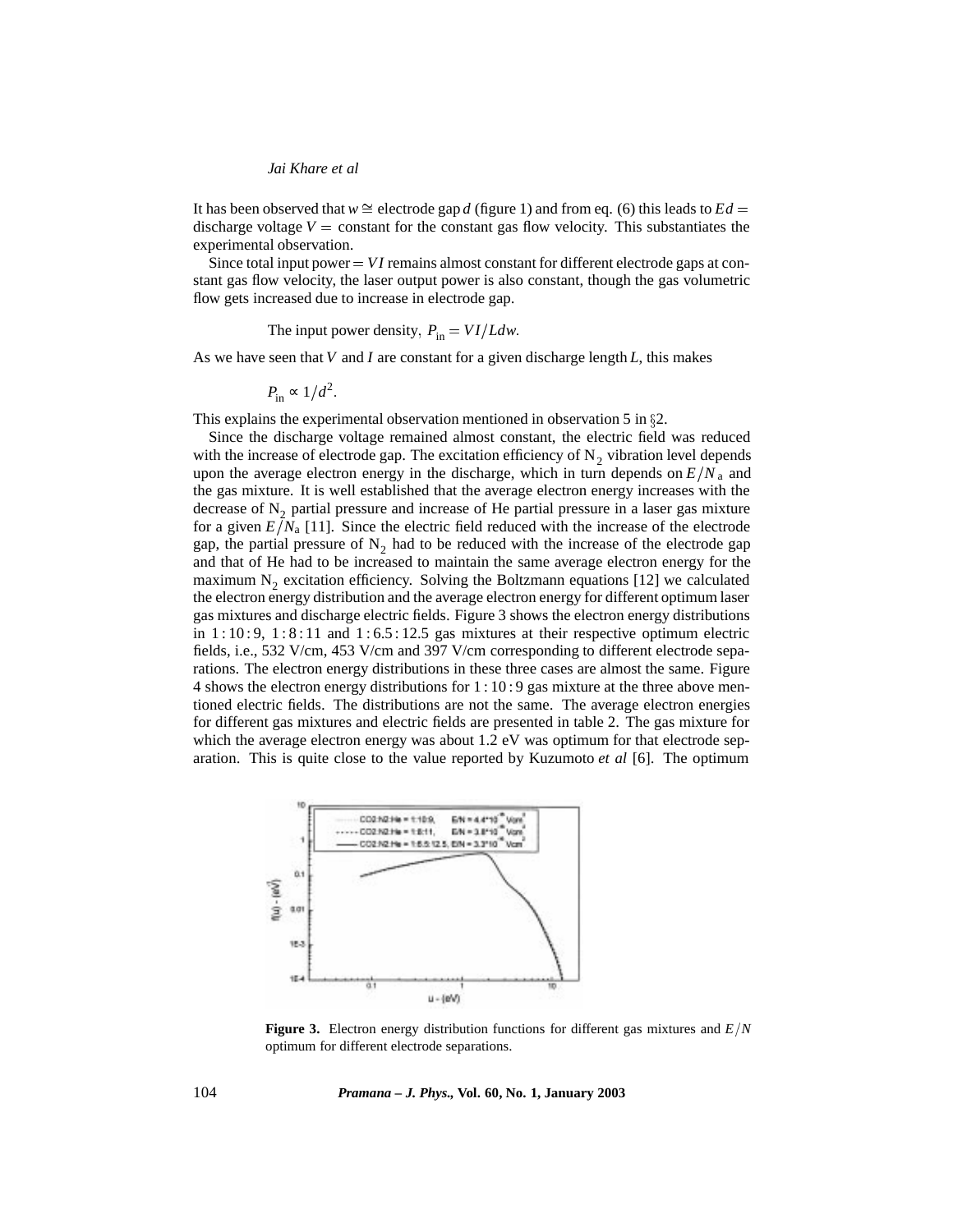*Transverse flow transversely excited CO*<sup>2</sup> *lasers*



**Figure 4.** Electron energy distribution function for a typical gas mixture at different  $E/N$ .

**Table 2.** Average electron energy for different gas mixtures and discharge electric fields corresponding to different electrode gaps.

| Electric field<br>Electrode gap<br>E/N               | 532 V/cm<br>$2.5 \text{ cm}$<br>$4.4 \times 10^{-16}$ V cm <sup>2</sup> | 453 V/cm<br>$3.0 \text{ cm}$<br>$3.8 \times 10^{-16}$ V cm <sup>2</sup> $3.3 \times 10^{-16}$ V cm <sup>2</sup> | $397$ V/cm<br>$3.5 \text{ cm}$ |  |  |  |
|------------------------------------------------------|-------------------------------------------------------------------------|-----------------------------------------------------------------------------------------------------------------|--------------------------------|--|--|--|
| Gas mixture<br>CO <sub>2</sub> : N <sub>2</sub> : He | Average electron energy (eV)                                            |                                                                                                                 |                                |  |  |  |
| 1:10:9<br>1:8:11<br>1:6.5:12.5                       | 1.22<br>1.39<br>1.55                                                    | 1.07<br>1.20<br>1.33                                                                                            | 0.97<br>1.07<br>1.18           |  |  |  |

mixture ratios of laser gases reported by Chang *et al* [7] in the dc discharge with different electrode separations and gas pressures are also in the similar range as observed in our system. These calculations confirm that the variation in the optimum laser gas mixture for different electrode separations was to maintain the same electron energy distribution and average electron energy for which the  $N_2$  excitation was the maximum.

# **4. Scaling laws**

In the present laser the following scaling laws seem to hold:

- 1. Discharge voltage is almost independent of electrode gap for the same gas flow velocity.
- 2. Discharge voltage increases with the gas flow velocity.
- 3. Discharge current is proportional to the number of pin electrodes, i.e., discharge length, and input power density is inversely proportional to square of the discharge gap.

Since the laser power did not increase with the increase of electrode gap, in order to scale up the laser power we have to not only increase the electrode gap but also the flow velocity.

*Pramana – J. Phys.,* **Vol. 60, No. 1, January 2003** 105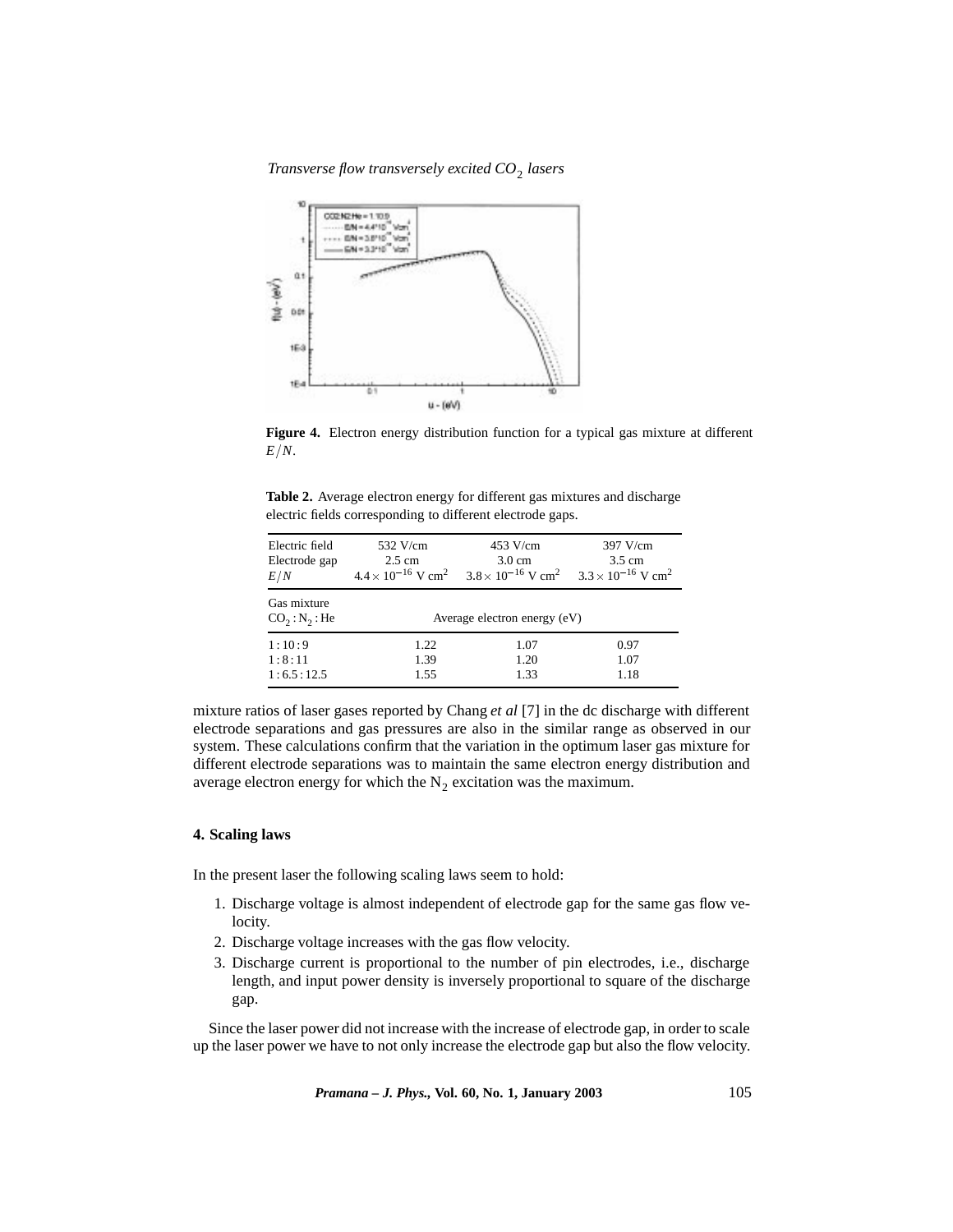### *Jai Khare et al*

For a small discharge width wherein  $P_{\text{in}}$  is limited by the rise in the gas temperature, i.e., the thermal bottlenecking, the discharge length *L* and width *w* can be estimated using eqs (3) and (4). But for the larger electrode gaps wherein  $P_{in}$  is limited by ionization instability, and the maximum rise in gas temperature is less than the optimum limit ( $\sim 250^{\circ}$ C), eq. (4) will not provide the correct discharge length required for the desired laser power. While the electrode gap  $d \approx w$  can be determined by eq. (3), we will need to modify the relationship between the discharge length and the laser power for the higher power lasers. Based on the present experimental results of the variation of discharge voltage with the flow velocity an empirical relation between the number of anode pins *n* and the maximum current in Ampere that can be passed through each pin  $i$ , the gas flow velocity  $v$  and the desired laser power  $P_L$  is obtained as the following:

$$
n \approx 20 P_{\rm L}(W) [i (A) v (cm/s)]^{-1}
$$
.

The constant factor in the right-hand side only gets modified for different laser designs and corresponding discharge voltage.

Though the anode is made of discrete pins, the discharge initiated from adjacent pins gets overlapped along the optic axis in the downstream of gas flow. Thus,

The discharge length 
$$
L = nl
$$
, (10)

where *l* is the center-to-center distance between two adjacent pins.

*L* is calculated using both eqs (4) and (7) and is plotted in figure 5. For the practical design the higher value of *L* between the two obtained using eqs (4) and (7) should be considered. It is evident from figure 5 that a higher gas flow velocity is desired to design a more compact high power laser. We are developing a higher power CW  $CO<sub>2</sub>$  laser of 20 kW power level based on this design. In the initial experimentation we energized half of the discharge sections and obtained about 11 kW laser power with about 12% electrooptic efficiency. The burn pattern shown in figure 2c was produced by this laser beam. Performance characteristics of this laser will be reported later on.



**Figure 5.** Discharge length calculated using eqs (4) and (7) vs. laser power for different gas flow velocities.

106 *Pramana – J. Phys.,* **Vol. 60, No. 1, January 2003**